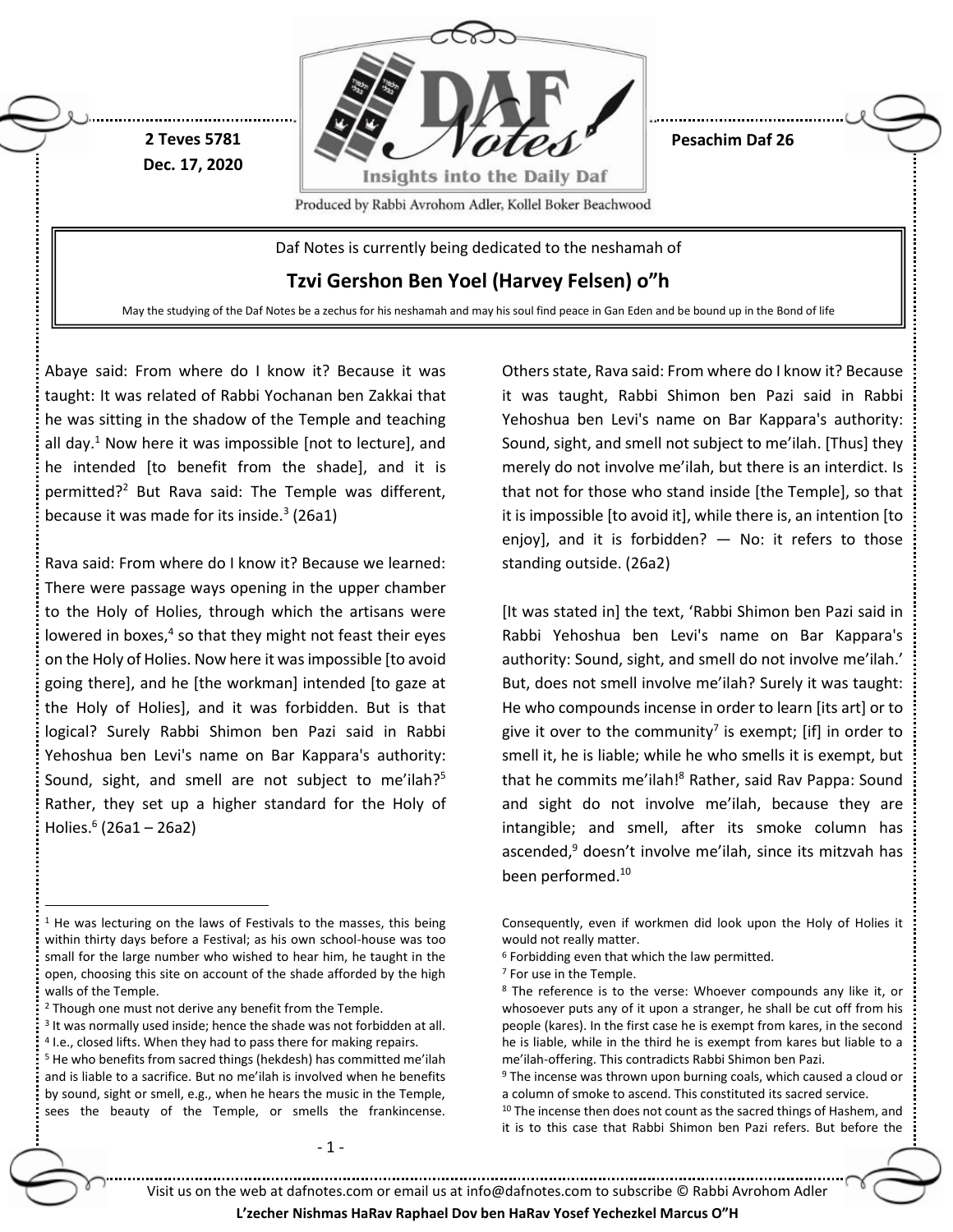

Shall we say that wherever the mitzvah has been performed no me'ilah is involved? But what of the separation of the ashes, $11$  though its mitzvah has been performed, yet it involves me'ilah, for it is written; and he shall put them [the ashes] beside the altar, [which means] that he [the Kohen] must not scatter nor use [them]? — Because [the references to] the separation of the ashes and the Kohen's garments are two verses written with the same purpose, and the teaching of two such verses does not illumine [other cases].<sup>12</sup> 'The separation of the ashes': that which we have stated. 'The Kohen's garments,' as it is written, and he shall leave them there: $^{13}$  this teaches that they must be hidden. $14$ 

That is well on the view of the Rabbis who say: This teaches that they must be hidden, but according to Rabbi Dosa who disagrees with them and maintains: But they are fit for an ordinary Kohen, while what does 'and he shall leave them there' mean? That he [the Kohen Gadol] must not use them on another Yom Kippur, what can be said?  $-$  Because the separation of ashes and the eglah arufah<sup>15</sup> are two verses with the same teaching, and such two verses do not illumine [other cases].

That is well according to him who maintains: They do not illumine [other cases]; but on the view that they do

 $\overline{a}$ 

illumine, what can be said? — Two limitations are written: it is written, 'and he shall put them [the ashes]'; and it is written, [over the heifer] whose neck was broken [etc.]. $^{16}$ (26a2 – 26a4)

Come and hear: If he took it [the heifer] into the team<sup>17</sup> and it [accidentally] did some threshing, it is fit;<sup>18</sup> [but if it was] in order that it should suck and thresh, it is unfit. Now here it is impossible [to do otherwise], $^{19}$  and he intends [to benefit], and he [the Tanna] teaches that it is unfit! — There it is different, because Scripture said: 'which has not been worked with,' [implying] in all cases. If so, even in the first clause too [the same applies]?  $-$  This can only be compared to the following: If a bird rested upon it [the red heifer], it remains fit;<sup>20</sup> but if it copulated with a male, it is unfit. What is the reason? — Said Rav Pappa: If it were written ''avad' – 'he worked her' and we pronounce it 'avad' – 'he worked her' - [I would say, it becomes unfit] only if he himself worked with it. While if ''uvad' – 'work has been done with her' were written and we pronounce it ''uvad' – 'work has been done with her' - [it would imply] even if it worked on its own; $^{21}$  now, however, it is written ''avad'' [he worked her], while it is pronounced ''uvad'' [work has been done with her], 'work has been done with her' must be similar to 'he worked her':<sup>22</sup> just as 'he worked her' must mean that he approved of it, so also

<sup>21</sup> It would be unfit.

smoke has ascended me'ilah is involved, because the smell, being directly caused by the spices with which the incense is compounded, is regarded as tangible.

 $11$  A shovelful of the ashes of the daily burnt-offering was taken every day and placed at the side of the altar, where the earth absorbed it.

 $12$  This is a general principle of exegesis. When a law is taught in one case it may be extended to other cases too by general analogy. But when it is taught in two cases it cannot be extended; for if it were intended to illumine others too, it would be written in one instance only, and the second, together with all others, would follow from it.

<sup>&</sup>lt;sup>13</sup> This refers to the additional garments worn by the Kohen Gadol on Yom Kippur when he entered the Holy of Holies.

<sup>&</sup>lt;sup>14</sup> And all use is forbidden. Here too they had fulfilled their mitzvah.

<sup>&</sup>lt;sup>15</sup> There too it is written, 'and shall break the heifer's neck there in the valley. 'There' indicates that it must remain there and its benefit is forbidden, though its mitzvah had already been fulfilled.

<sup>16</sup> 'The' too is a limitation and the combined effect of the two limitations is to exclude all other cases from the operation of this law, which forbids benefit even after the mitzvos have been carried out.

<sup>&</sup>lt;sup>17</sup> Of three or four cows used for threshing; his purpose was that it should suck.

 $18$  To make atonement for a murder by an unknown person. The heifer was to be one which has not been worked with and which has not been pulled with a yoke.

<sup>&</sup>lt;sup>19</sup> It must be taken into the team to suck.

<sup>&</sup>lt;sup>20</sup> It is not disqualified because it has been put to some use. The red heifer had to be one 'upon which never came yoke', i.e., it had not been put to service.

<sup>&</sup>lt;sup>22</sup> I.e., though it may have been put to work without the knowledge of its master, it shall nevertheless be only such work as its master would have approved.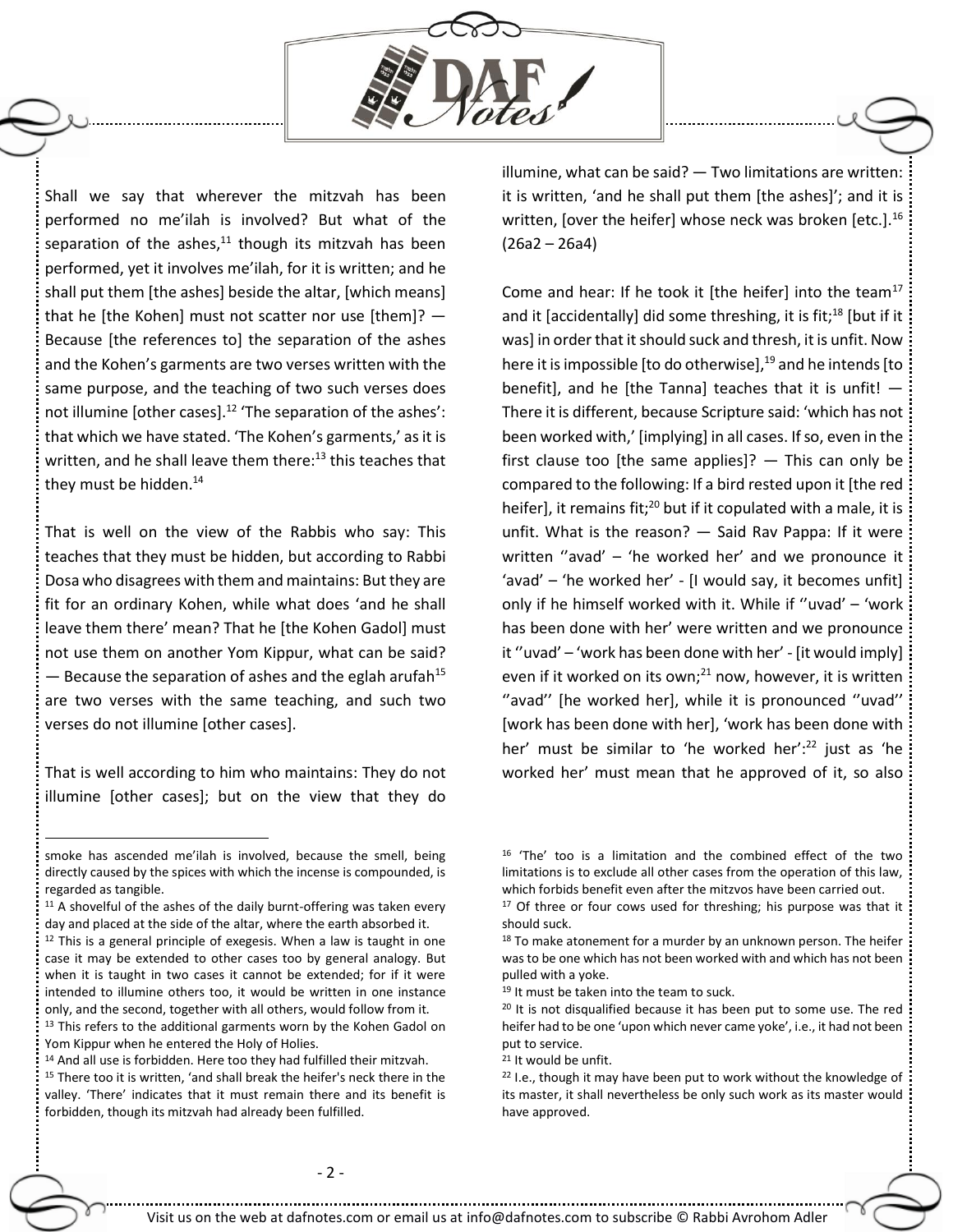

'work has been done with her' refers only to what he approved. $^{23}$  (26a4 – 26b1)

Come and hear: He may not spread it [viz.,] a lost [garment] <sup>24</sup> upon a couch or a frame for his needs, but he may spread it out upon a couch or a frame in its own interests. If he was visited by guests, he may not spread it over a bed or a frame, whether in its interests or his own!<sup>25</sup> — There it is different, because he may destroy it, either through an evil eye or through thieves. (26b1 – 26b2)

Come and hear: Clothes merchants sell in their normal fashion, providing that they do not intend [to gain protection] from the sun in hot weather or from the rain when it is raining; $^{26}$  but the discreet ones sling them on a staff behind their back. $^{27}$  Now here, though it is possible to do as the discreet ones, yet when he has no intention [of benefiting], it is permitted; this is a refutation of the one who learns Rava's first version? This is [indeed] a refutation. (26b2)

And one may not fire etc. Our Rabbis taught: If an oven was fired with the shells of orlah or with the stubble of

 $\ddot{\phantom{a}}$ 

kil'ayim of the vineyard, if new, it must be demolished; if old, it must be allowed to cool.<sup>28</sup> If a loaf was baked in it,  $-$  Rebbe said: The loaf is forbidden;<sup>29</sup> but the Sages maintain: The loaf is permitted. $30$  If he baked it upon the coals, all agree that it is permitted. $31$  But it was taught: Whether new or old, it must be allowed to cool? — There is no difficulty: one agrees with Rebbe, the other with the Rabbis. Granted that you know Rebbe [to rule thus] because the benefit of the fuel lies in the loaf; do you know him [to maintain this ruling] where two things produce [the result]? $32 -$  Rather, [reply thus:] There is no difficulty: one is according to Rabbi Eliezer, the other according to the Rabbis. Which [ruling of] Rabbi Eliezer [is alluded to]? Shall we say. Rabbi Eliezer['s ruling] on se'or'?<sup>33</sup> For we learned: If se'or of chullin and [se'or'] of terumah fall into dough, and neither is sufficient to make [it] leaven, but they combined and made [it] leaven, -Rabbi Eliezer said: I regard the last; $34$  but the Sages maintain: whether the forbidden matter falls in first or the forbidden matter falls in last, it never renders it forbidden

<sup>&</sup>lt;sup>23</sup> Now, if a bird rests on it, the master does not approve, since he does not benefit; but he does benefit from its copulation. Similarly, if he takes the heifer into the team and it accidentally threshes, he does not benefit thereby, as the team itself would have sufficed. Therefore it is not made unfit, unless that was his express purpose. — Though one passage refers to the beheaded heifer, while the other deals with the red heifer, it is deduced in Sotah by a gezeirah shavah that they are alike in law.

<sup>&</sup>lt;sup>24</sup> Which he has found, and awaiting the owner to come and claim it.

 $25$  Thus, though he must spread it out, yet since he intends to benefit himself, it is forbidden.

 $26$  The reference is to garments containing the forbidden mixture of wool and linen, sold to gentiles. Merchants slung their wares across their shoulders for display, and though it is like wearing them, and some protection is afforded thereby, it is permitted.

<sup>&</sup>lt;sup>27</sup> So that they do not actually lie upon them.

<sup>&</sup>lt;sup>28</sup> 'New' means that the oven has never been used yet. Before it is fit for use it must be burnt through so as to harden it, and if this was done with the shells of orlah, the oven must be demolished, since it was made fit with prohibited fuel. But if it had been used before, the only benefit is that it is now hot; hence that benefit must be forfeited by allowing the oven to cool without using its heat.

<sup>&</sup>lt;sup>29</sup> He holds that the benefit of the forbidden fuel is contained directly in the loaf.

<sup>&</sup>lt;sup>30</sup> In their view the benefit of the forbidden fuel is not actually contained in the loaf, for the flame of the burning shells is not identical with the shells themselves. By the same reasoning they reject the ruling that if new, the oven must be destroyed, holding it sufficient that it should be allowed to cool.

<sup>&</sup>lt;sup>31</sup> When the nutshells or stubble are burnt through and a mass of coals, they are regarded as already destroyed and not in existence. Consequently, if he bakes the bread upon them, the bread is not regarded as having benefited directly from them, and even Rebbe admits that it is permitted.

<sup>&</sup>lt;sup>32</sup> For when the new oven is fired, bread is not baked in it yet, and it will have to be fired a second time. Thus the bread that is baked will be the product of two things: the forbidden fuel and the permitted fuel. We do not find Rebbe holding that this too is forbidden, and if it is not, there is no need to demolish the oven.

<sup>&</sup>lt;sup>33</sup> Se'or is leaven with which other dough is made leaven. Chametz is leavened bread.

<sup>34</sup> The status of the dough is determined by which fell in last: if chullin, the dough is permitted to a lay Israelite; if terumah, it is forbidden.